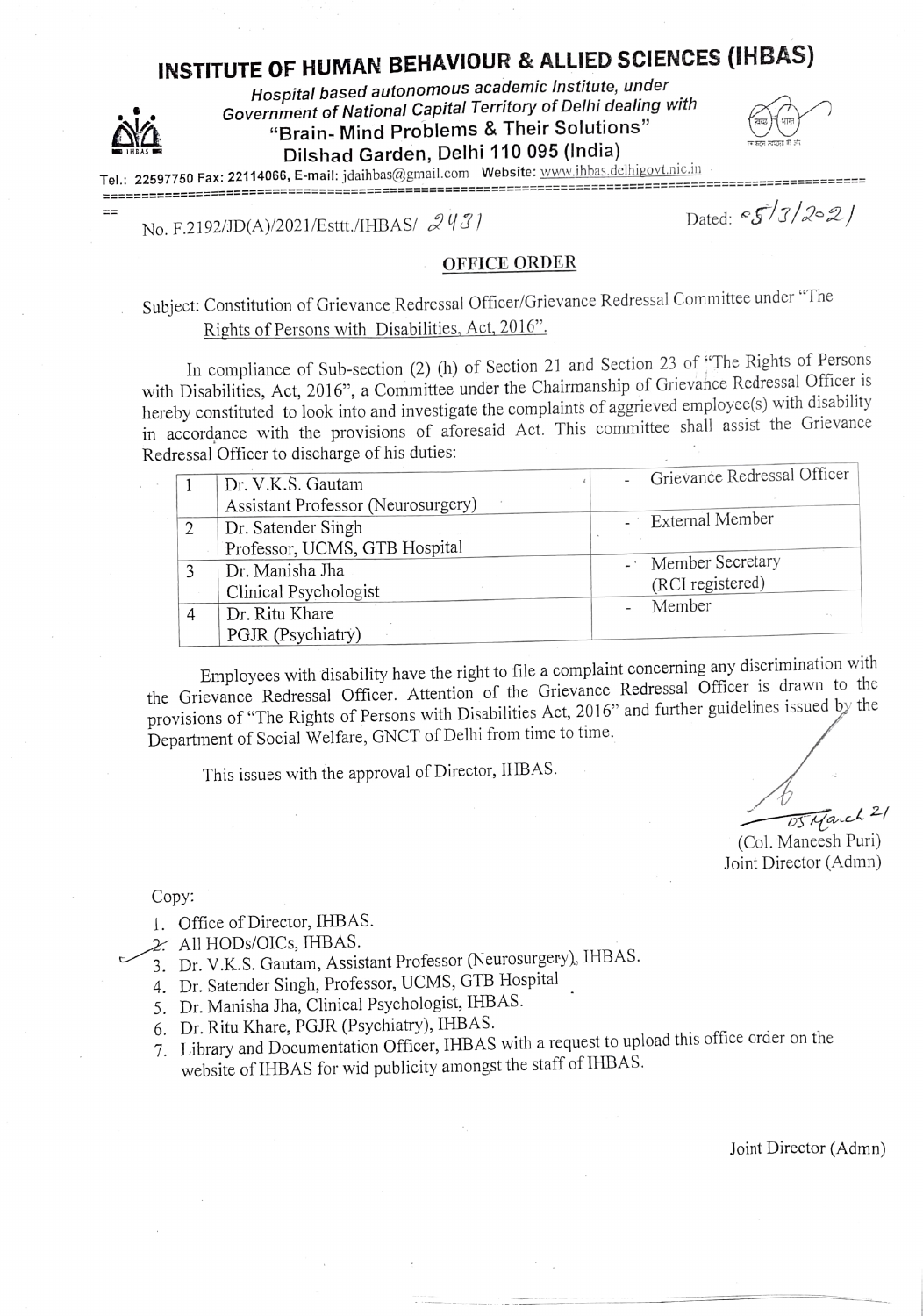### **INSTITUTE OF HUMAN BEHAVIOUR & ALLIED SCIENCES (IHBAS)**

#### **Notification and Registration of Equal Opportunity Policy by IHBAS under Section 21 of the Rights of Persons with Disabilities Act, 2016**

| (a) | Facility and amenity to be provided<br>to the persons with disabilities to<br>enable them to effectively discharge<br>their duties in the IHBAS;                                                                                                                                | 1. PwD candidate are given Transport Allowance at<br>double the normal rate $+$ DA thereon,<br>as per<br>Ministry of Finance, Department of Expenditure,<br>OM No.21/3/2017-E.IIB dated 12.07.2018.<br>Employees can use own/hired car for LTC if<br>employee<br>family member is Physically<br><sub>or</sub><br>Challenged and disabled.<br>3. Income Tax Exemption for Physically Challenged<br>employee as per Govt. rule.<br>4. Grant of Children Education Allowance for<br>Divyaang children of government employees<br>payable at double the normal rates of CEA<br>prescribed.<br>5. Special Allowance for child care for women with<br>disabilities and Education Allowance for disabled<br>children of Govt. Employee.                                                                                                                                                                                                       |
|-----|---------------------------------------------------------------------------------------------------------------------------------------------------------------------------------------------------------------------------------------------------------------------------------|----------------------------------------------------------------------------------------------------------------------------------------------------------------------------------------------------------------------------------------------------------------------------------------------------------------------------------------------------------------------------------------------------------------------------------------------------------------------------------------------------------------------------------------------------------------------------------------------------------------------------------------------------------------------------------------------------------------------------------------------------------------------------------------------------------------------------------------------------------------------------------------------------------------------------------------|
|     | (b) List of posts identified suitable for<br>persons with disabilities in the<br>IHBAS;                                                                                                                                                                                         | List of posts identified suitable for persons with<br>disabilities for direct recruitment in IHBAS have been<br>prepared and enclosed as <b>Annexure-A</b> .                                                                                                                                                                                                                                                                                                                                                                                                                                                                                                                                                                                                                                                                                                                                                                           |
| (c) | The manner of selection of persons<br>with disabilities for various posts,<br>post-recruitment and pre-promotion<br>training, preference in transfer and<br>posting, special leave, preference in<br>allotment of residential<br>accommodation if any, and other<br>facilities; | <b>Recruitment:</b><br>1. 4% reservation in recruitment for recruitment of<br>PwD candidate against the identified post of<br>benchmark disability.<br>2. Age relaxation of 10 years (15 years for SC/ST and<br>13 years for OBC candidates) given as per DoP&T<br>OM dated 29.06.2015.<br>3. Fee exemption for PwD candidates.<br>Leave:<br>1. Special Disability Leave admissible<br>all<br>to<br>employees-when disabled by injury intentionally<br>inflicted or caused in or in consequence of the due<br>performance of official duties or in consequence of<br>official position.<br>04 days Special Casual Leave admissible to the<br>2.<br>officials vide DoP&T OM No. 25011/1/2008-Estt.<br>(A) dated 19.11.2008 and 10 days Special Casual<br>Leave admissible to the officials vide DoP&T OM<br>No. 28016/02/2007-Estt(A) dated 14.11.2007, for<br>participating in Conference/ Seminars/Trainings/<br>Workshop related to. |
|     |                                                                                                                                                                                                                                                                                 | 3. Preference is given to PwD candidates on allotment<br>of Residential Accommodation as per Govt. rule.<br>IHBAS, Delhi has no other unit and posting/<br>4.<br>transfer are made within the Institute.                                                                                                                                                                                                                                                                                                                                                                                                                                                                                                                                                                                                                                                                                                                               |
| (d) | Provisions for assistive devices,<br>barrier free accessibility and other<br>provisions for persons with<br>disabilities;                                                                                                                                                       | Separate counter for disabled patients.<br>1.<br>Registration on priority basis<br>2.<br>Doctors examine the disabled patients on priority<br>3.<br>basis.                                                                                                                                                                                                                                                                                                                                                                                                                                                                                                                                                                                                                                                                                                                                                                             |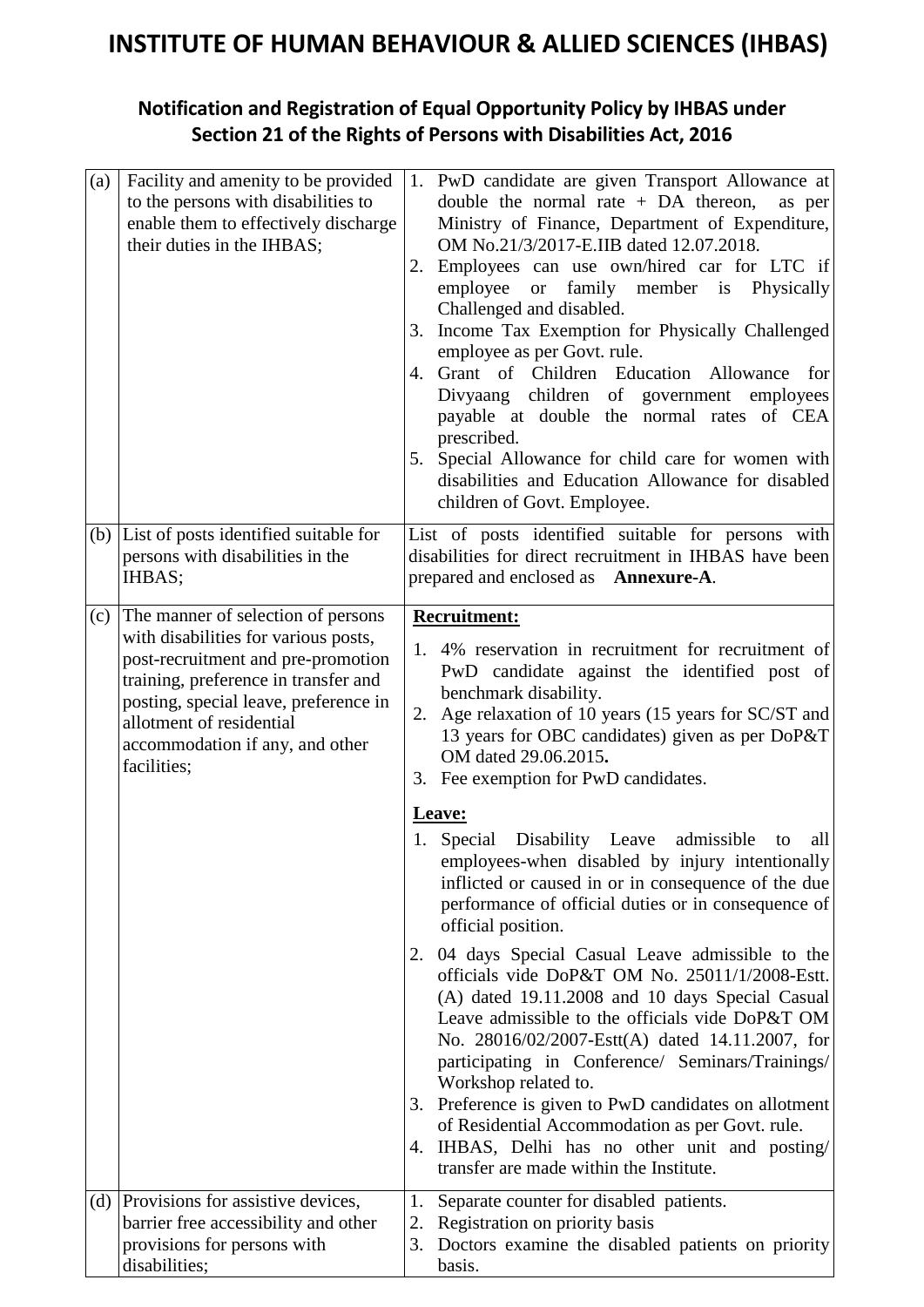|     |                                                                                                                                                                                             | 7.<br>8.<br>9. | 4. Separate counter for medicine distribution for<br>disabled patients.<br>5. Security guards are also available for assistance.<br>6. Attendants are also available for assistance.<br>Adequate number of ramps are available in hospital.<br>Adequate number of wheel chairs in hospital.<br>Separate toilets for Persons with disability are<br>available.<br>10. Help desk is available in the OPD and Emergency.<br>11. Information regarding citizen charter are displayed.<br>12. Toilet for PwD in OPD Block.<br>13. For O.T. building the other one is in progress.<br>14. In new building blocks there are already available<br>PwD toilets, which are to be installed grab bars as<br>per PwD provisions with minor changes as per<br>latest guidelines.<br>15. Provision of Ramps in newly renovated Psychiatry<br>Work, with side railings for PwD has been<br>provided, and old faculty block facing X-ray<br>department the Ramp of required provisions has<br>been provided.<br>16. Facilities and amenities to be provided to the<br>persons with disabilities (PWD) to enable them to<br>discharge their duties in the establishment, are<br>proposed and planned as per latest guidelines of<br>Govt. of India in this regard as under:<br>(i) Each building is provide with accessible<br>toilet, where there is no such facility available.<br>(ii) From the main gate i.e. Gate No.01 the tack<br>tiles/direction tiles etc. On footpath, ic table<br>top for road crossing, to reach the all buildings<br>and inside connecting corridors and public<br>service points for blind people are to be<br>provided.<br>(iii) For all buildings entrance ramp of 1:12 slop<br>with double side railing are to be provided.<br>(iv) Each and every connecting corridor and stair<br>case are to be provided with double type hand<br>railing for grabbing purpose for PwD.<br>(v) The parking space nearer to entrance of<br>building is also to be earmarked for PwD.<br>(vi) Brail type of signag's are also to be provided<br>on all desirable routes and locations for<br>visually disable people.<br>The work related to above provision is in<br>About 25%<br>work<br>has<br>been<br>progress.<br>completed the remaining work could complete<br>within the period of 03 to 04 months. |
|-----|---------------------------------------------------------------------------------------------------------------------------------------------------------------------------------------------|----------------|--------------------------------------------------------------------------------------------------------------------------------------------------------------------------------------------------------------------------------------------------------------------------------------------------------------------------------------------------------------------------------------------------------------------------------------------------------------------------------------------------------------------------------------------------------------------------------------------------------------------------------------------------------------------------------------------------------------------------------------------------------------------------------------------------------------------------------------------------------------------------------------------------------------------------------------------------------------------------------------------------------------------------------------------------------------------------------------------------------------------------------------------------------------------------------------------------------------------------------------------------------------------------------------------------------------------------------------------------------------------------------------------------------------------------------------------------------------------------------------------------------------------------------------------------------------------------------------------------------------------------------------------------------------------------------------------------------------------------------------------------------------------------------------------------------------------------------------------------------------------------------------------------------------------------------------------------------------------------------------------------------------------------------------------------------------------------------------------------------------------------------------------------------------------------------------------------------------------------------------------------------------------------------------------------------------|
| (e) | Appointment of liaison officer by the<br>establishment to look after the<br>recruitment of persons with<br>disabilities and provisions of<br>facilities an amenities for such<br>employees. |                | Dr. Manoj Kumar,<br><b>Assistant Professor (Psychiatry)</b><br>Vide Office order No.F.2/769/2013/Estt./ IHBAS/ LO/<br>SC/ST/ PH/ 5017-20 dated 11.06.2013 (Annexure-B)                                                                                                                                                                                                                                                                                                                                                                                                                                                                                                                                                                                                                                                                                                                                                                                                                                                                                                                                                                                                                                                                                                                                                                                                                                                                                                                                                                                                                                                                                                                                                                                                                                                                                                                                                                                                                                                                                                                                                                                                                                                                                                                                       |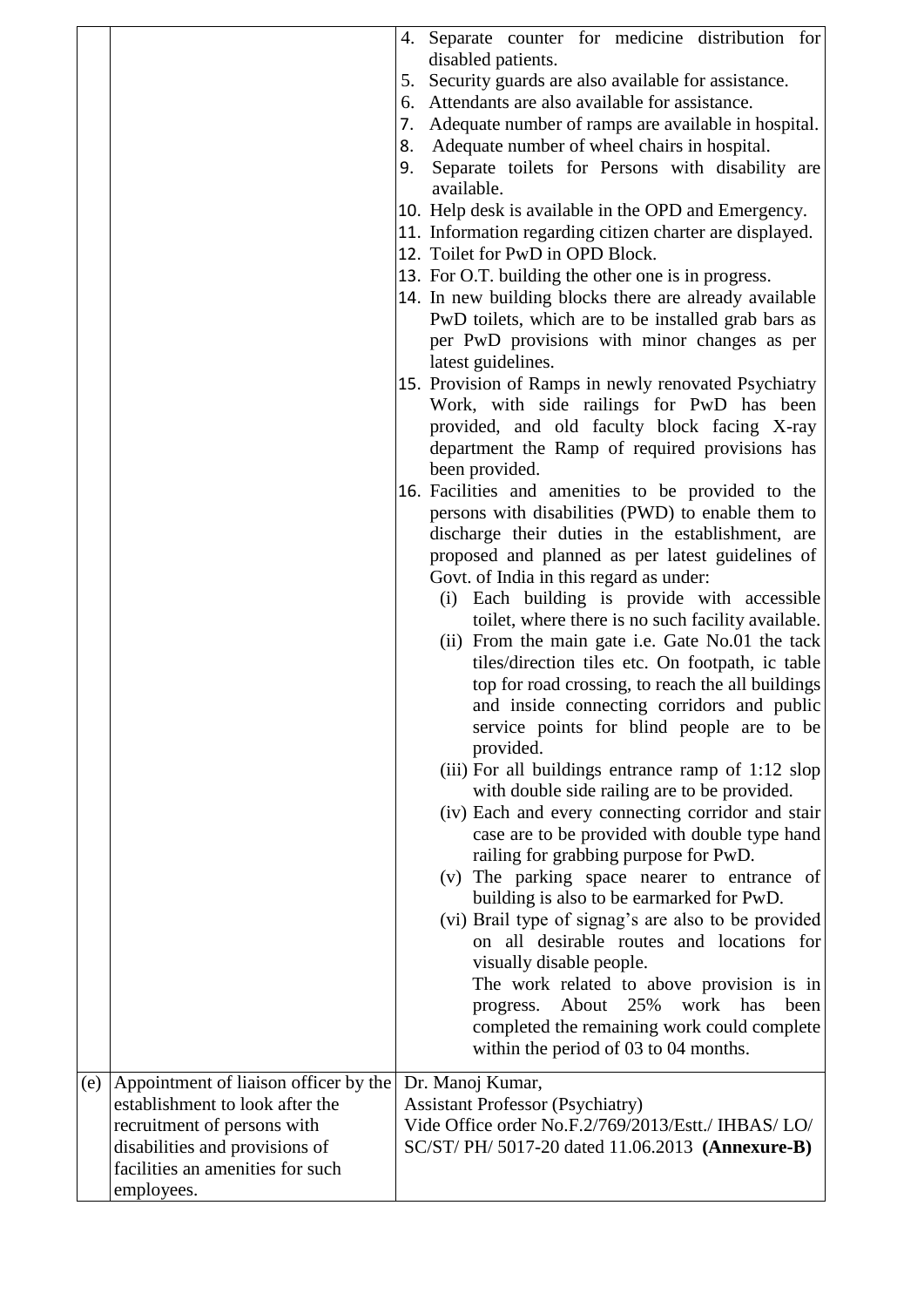#### **ANNEXURE-A**

## **INSTITUTE OF HUMAN BEHAVIOUR & ALLIED SCIENCE (IHBAS)**

#### **List of post identified suitable for Persons with Disability**

| SI. No.        | <b>Post</b>                                      |
|----------------|--------------------------------------------------|
| $\mathbf 1$    | Professor (Microbiology)                         |
| 2              | Professor (Neuro Chemistry)                      |
| 3              | Professor (Neuro Psychopharmacology)             |
| 4              | Professor (Neuro - Radiology)                    |
| 5              | Professor (Psychiatric Social Work)              |
| 6              | Professor (Clinical Psychology)                  |
| $\overline{7}$ | Professor (Psychiatry)                           |
| 8              | Professor (Pathology)                            |
| 9              | Professor (Neuro Surgery)                        |
| 10             | Professor (Neurology)                            |
| 11             | Professor (Neuro Anesthesia)                     |
| 12             | Professor (Human Behaviour Deptt.)               |
| 13             | Addl. Professor (Psychiatric Social Work)        |
| 14             | Addl. Professor (Clinical Psychology)            |
| 15             | Addl. Professor (Psychiatry)                     |
| 16             | Addl. Professor (Neuro Surgery)                  |
| 17             | Addl. Professor (Neurology)                      |
| 18             | Addl. Professor (Neuro Anesthesia)               |
| 19             | <b>Associate Professor (Microbiology)</b>        |
| 20             | <b>Associate Professor (Neuro Chemistry)</b>     |
| 21             | Associate Professor (Neuro Psychopharmacology)   |
| 22             | Associate Professor (Neuro - Radiology)          |
| 23             | Associate Professor (Psychiatric Social Work)    |
| 24             | Associate Professor (Clinical Psychology)        |
| 25             | <b>Associate Professor (Psychiatry)</b>          |
| 26             | <b>Associate Professor (Psychiatric Nursing)</b> |
| 27             | Associate Professor (Pathology)                  |
| 28             | <b>Associate Professor (Neuro Surgery)</b>       |
| 29             | Associate Professor (Neurology)                  |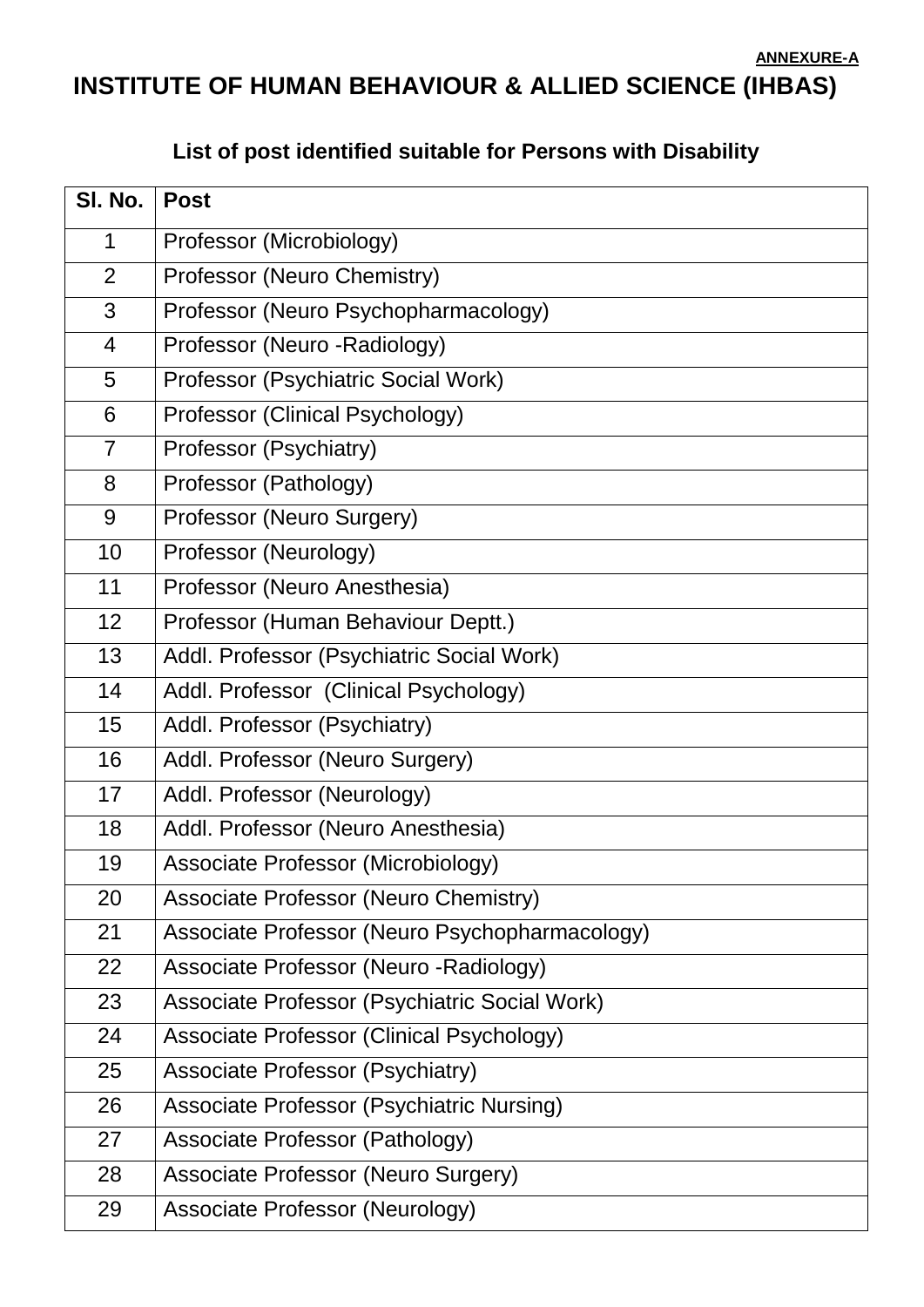| 30 | Associate Professor (Neuro Anesthesia)               |
|----|------------------------------------------------------|
| 31 | Associate Professor (Medical Anthropology)           |
| 32 | <b>Assistant Professor (Microbiology)</b>            |
| 33 | <b>Assistant Professor (Neuro Chemistry)</b>         |
| 34 | Assistant Professor (Neuro Psychopharmacology)       |
| 35 | <b>Assistant Professor (Neuro - Radiology)</b>       |
| 36 | Assistant Professor (Psychiatric Social Work)        |
| 37 | <b>Assistant Professor (Clinical Psychology)</b>     |
| 38 | <b>Assistant Professor (Psychiatry)</b>              |
| 39 | <b>Assistant Professor (Psychiatric Nursing)</b>     |
| 40 | <b>Assistant Professor (Social Work)</b>             |
| 41 | <b>Assistant Professor (Psychology)</b>              |
| 42 | <b>Assistant Professor (Pathology)</b>               |
| 43 | <b>Assistant Professor (Neuro Surgery)</b>           |
| 44 | <b>Assistant Professor (Neurology)</b>               |
| 45 | <b>Assistant Professor (Neuro Anesthesia)</b>        |
| 46 | <b>Assistant Professor (Biostatics)</b>              |
| 47 | <b>Assistant Professor (Epidemiology)</b>            |
| 48 | Assistant Professor (Medical Anthropology)           |
| 49 | Assistant Professor (Social & Cultural Anthropology) |
| 50 | <b>Assistant Professor (Education)</b>               |
| 51 | <b>Medical Superintendent</b>                        |
| 52 | Project Engineer (Supdt.)/ Superintending Engineer   |
| 53 | <b>Administrative Officer</b>                        |
| 54 | <b>Library &amp; Documentation Officer</b>           |
| 55 | <b>Chief Physiotherapist</b>                         |
| 56 | Senior Resident (Psychitary)                         |
| 57 | Senior Resident (Microbiology)                       |
| 58 | Senior Resident (Neurochemistry)                     |
| 59 | Senior Resident (Psychopharmacology)                 |
| 60 | Senior Resident (Neuro-Radiology)                    |
| 61 | Senior Resident (Neurology)                          |
| 62 | Senior Resident (Neuro-anesthesia)                   |
| 63 | Senior Resident (Neurosurgry)                        |
| 64 | Senior Resident (Pathology)                          |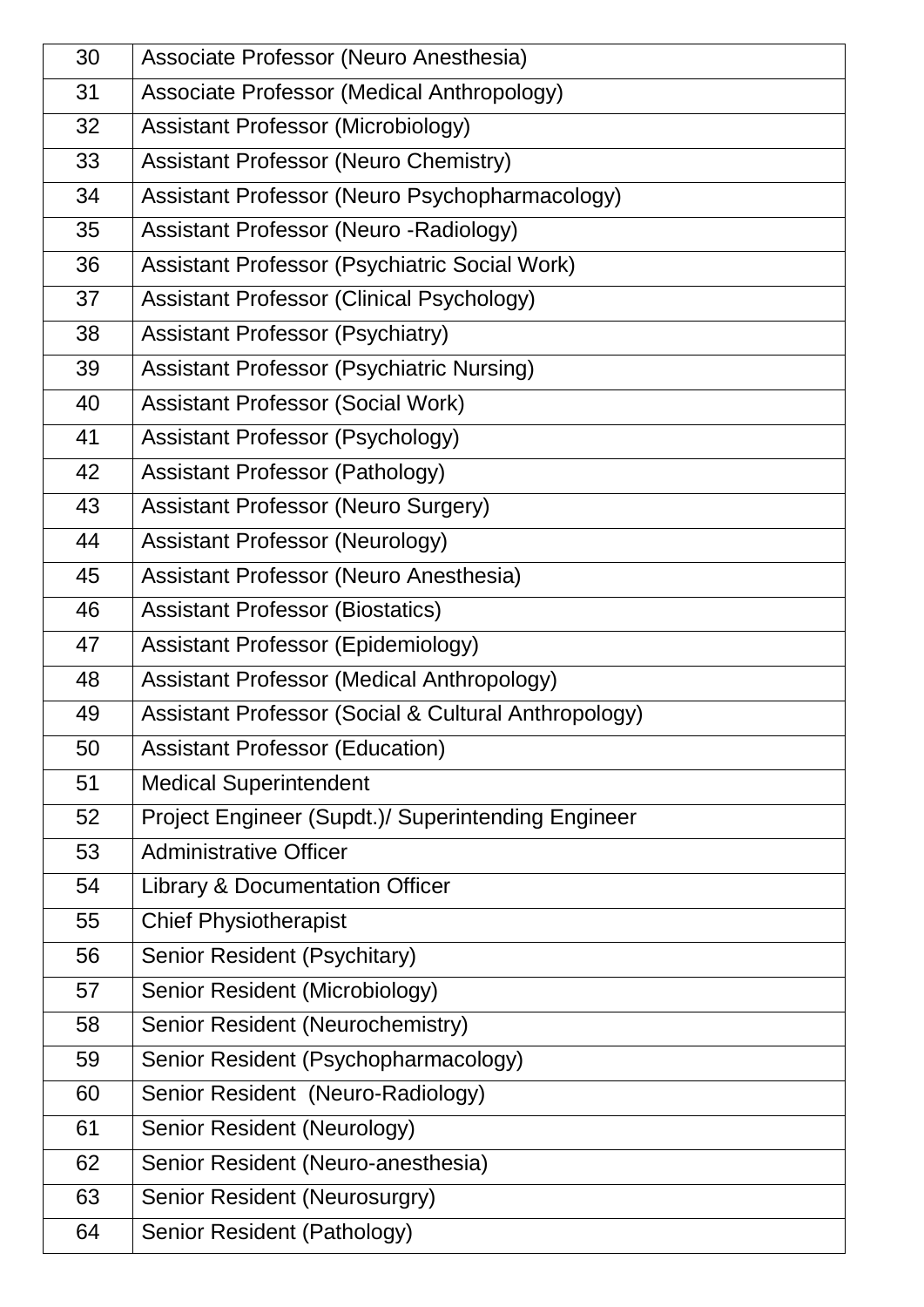| 65 | Senior Resident (Emergency Laboratory)    |
|----|-------------------------------------------|
| 66 | Junior Resident (Psychiatry)              |
| 67 | <b>Junior Resident (Neurology)</b>        |
| 68 | Junior Resident (Neurosurgery)            |
| 69 | Research Officer (Yoga)                   |
| 70 | Asst. Research Officer (Yoga)             |
| 71 | <b>Health Education Technical Officer</b> |
| 72 | Research Asst. (Yoga)                     |
| 73 | Sr. Physiotherapist                       |
| 74 | <b>Assistant Nursing Superintendent</b>   |
| 75 | <b>Sister Tutor</b>                       |
| 76 | <b>Assistant Administrative Officer</b>   |
| 77 | Programmer                                |
| 78 | Assistant Librarian                       |
| 79 | <b>Medical Record Officer</b>             |
| 80 | Sr. Pharmacist                            |
| 81 | <b>Dietician</b>                          |
| 82 | <b>Assistant Dietician</b>                |
| 83 | Assistant                                 |
| 84 | <b>Assistant Sister Tutor</b>             |
| 85 | <b>Nursing Officer</b>                    |
| 86 | <b>Computer Assistant</b>                 |
| 87 | <b>Occupational Therapist</b>             |
| 88 | <b>Technical Assistant</b>                |
| 89 | Senior Library & Information Assistant    |
| 90 | <b>Statistical Assistant</b>              |
| 91 | <b>Speech Therapist</b>                   |
| 92 | Physiotherapist                           |
| 93 | Jr. Medical Record Officer                |
| 94 | <b>Medical Record Technician</b>          |
| 95 | <b>ICU Technician</b>                     |
| 96 | <b>OT Technician</b>                      |
| 97 | <b>Medical Record Clerk In-Charge</b>     |
| 98 | Electro-Physiology Technician             |
| 99 | Medical Social Worker (on contract basis) |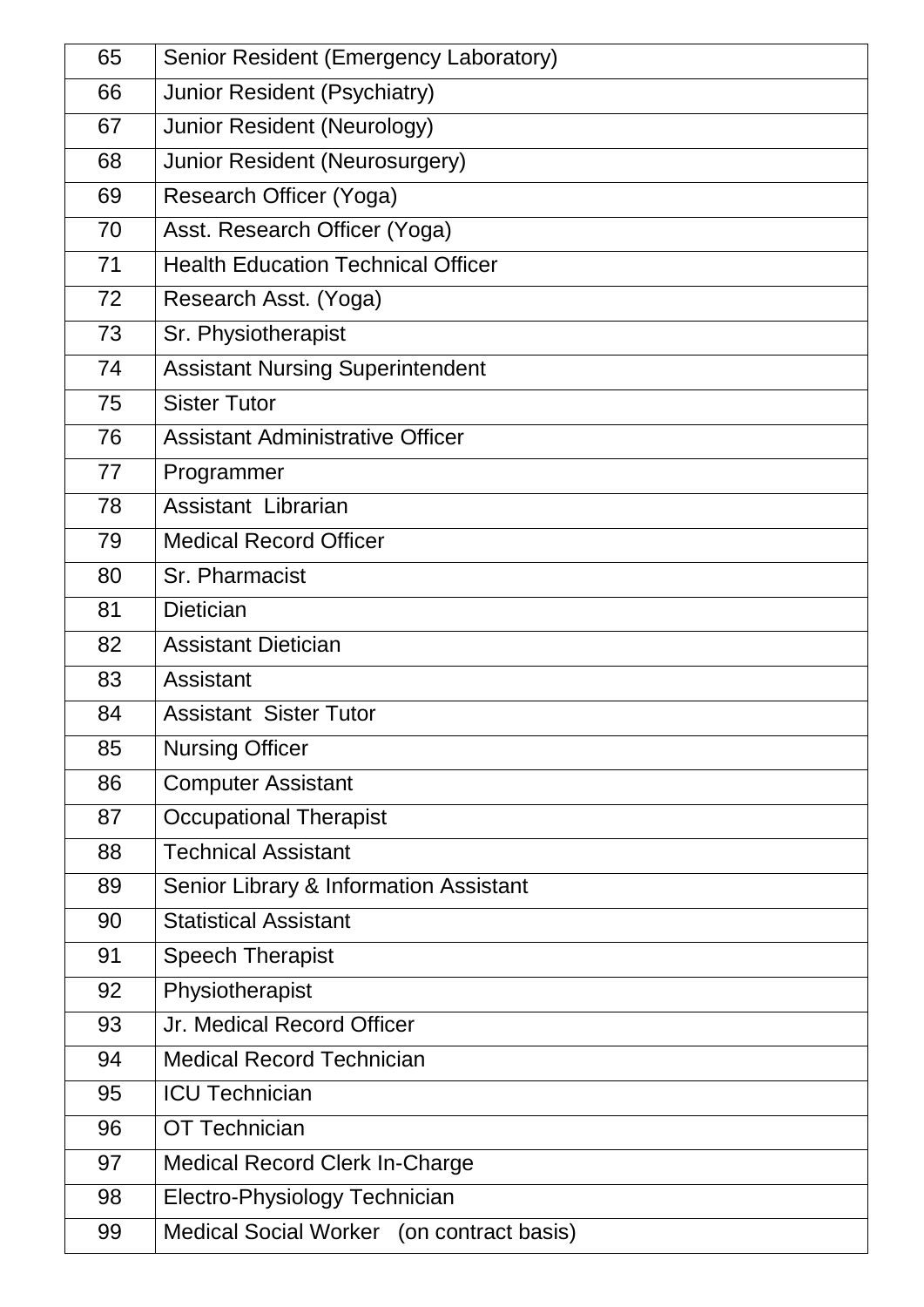| 100 | Psycho Clinic-cum-Lab. Assistant (on contract basis) |
|-----|------------------------------------------------------|
| 101 | Photographer                                         |
| 102 | <b>Artist</b>                                        |
| 103 | Pharmacist                                           |
| 104 | X-Ray Tech.                                          |
| 105 | <b>Laboratory Technician</b>                         |
| 106 | Data Entry Operator                                  |
| 107 | Lab Assistant                                        |
| 108 | Radiographer                                         |
| 109 | <b>Lower Division Clerk</b>                          |
| 110 | <b>Telephone Operator</b>                            |
| 111 | Projectionist                                        |
| 112 | <b>Medical Record Clerk</b>                          |
| 113 | O.T. Attendant                                       |
| 114 | <b>Nursing Orderly</b>                               |
| 115 | Class IV (D)                                         |
| 116 | Hawaldar                                             |
| 117 | Lab Attendant                                        |
| 118 | <b>Library Attendant</b>                             |
| 119 | Cook                                                 |